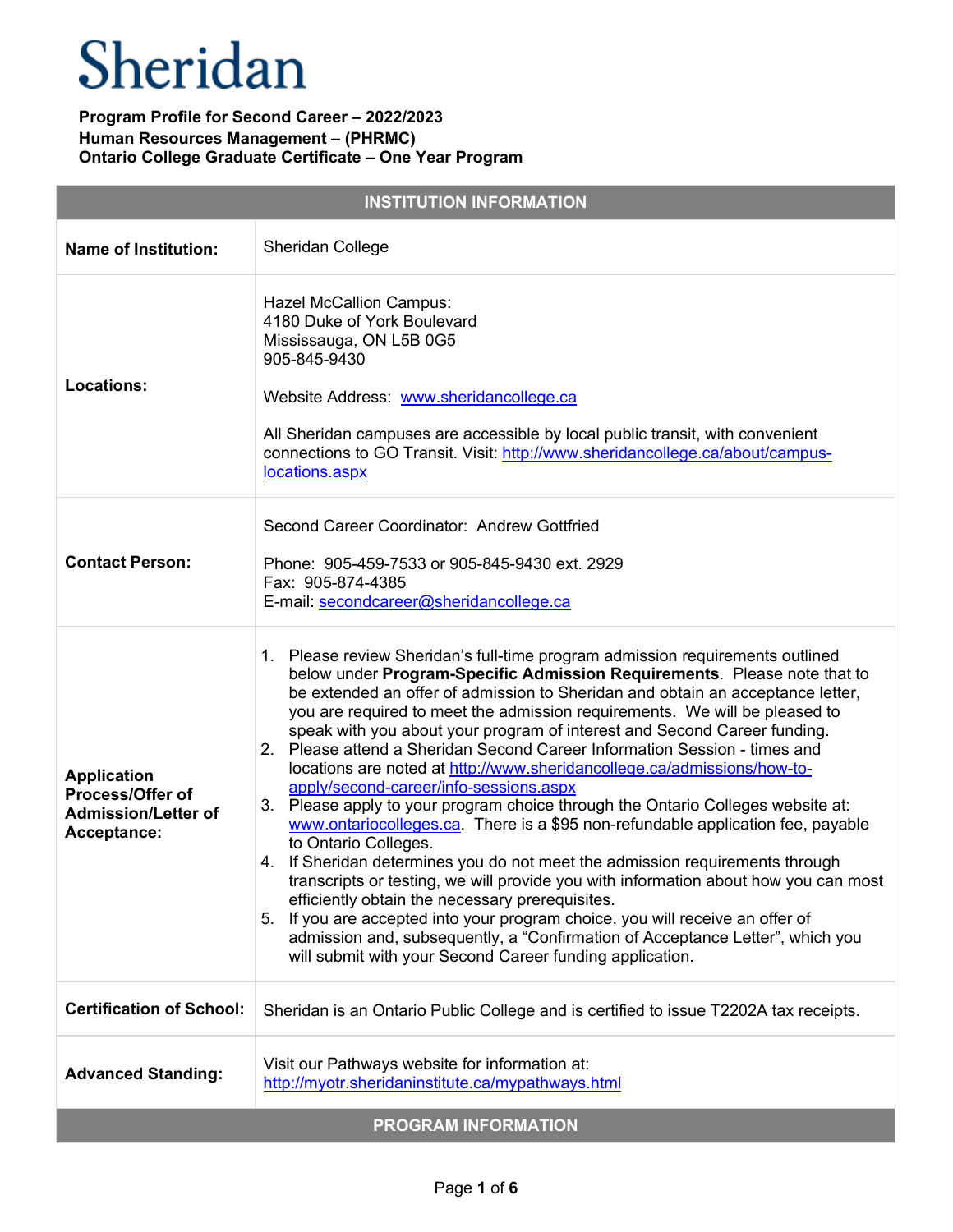| Program Name/<br><b>Credential:</b>                                                      | Human Resources Management<br>Ontario College Graduate Certificate                                                                                                                                                                                                                                                                                                                                                                                                                                                                                                                                                                                                                                                                                                                                                                                                                                                                                                                                                                                                                        |
|------------------------------------------------------------------------------------------|-------------------------------------------------------------------------------------------------------------------------------------------------------------------------------------------------------------------------------------------------------------------------------------------------------------------------------------------------------------------------------------------------------------------------------------------------------------------------------------------------------------------------------------------------------------------------------------------------------------------------------------------------------------------------------------------------------------------------------------------------------------------------------------------------------------------------------------------------------------------------------------------------------------------------------------------------------------------------------------------------------------------------------------------------------------------------------------------|
| <b>Program-Specific</b><br><b>Admission</b><br><b>Requirements:</b>                      | https://www.sheridancollege.ca/programs/human-resources-<br>management#tab=admission-requirements                                                                                                                                                                                                                                                                                                                                                                                                                                                                                                                                                                                                                                                                                                                                                                                                                                                                                                                                                                                         |
| <b>Program Offered</b><br><b>SEPTEMBER 2022</b><br><b>Start/End dates by</b><br>semester | May 8, 2023<br>Jan. 9, 2023<br>Sept. 6, 2022<br>To<br>2 <sup>1</sup><br>3<br>To<br>To<br>Aug. 18, 2023<br>Apr. 21, 2023<br>Dec. 16, 2022<br><b>CO-OP</b>                                                                                                                                                                                                                                                                                                                                                                                                                                                                                                                                                                                                                                                                                                                                                                                                                                                                                                                                  |
| <b>Program Offered</b><br><b>JANUARY 2023</b><br><b>Start/End dates by</b><br>semester   | Sept.5, 2023<br>Jan. 9, 2023<br>May 8, 2023<br>To<br>$\mathbf{3}$<br>$\mathbf{2}$<br>To<br>To<br>Dec. 15, 2023<br>Apr. 21, 2023<br>Aug. 18, 2023<br><b>CO-OP</b>                                                                                                                                                                                                                                                                                                                                                                                                                                                                                                                                                                                                                                                                                                                                                                                                                                                                                                                          |
| Program Length/<br><b>Hours/Weeks:</b>                                                   | This is a 1 year full time program, 3 semesters of 15 weeks each with 1 reading<br>(break) week, with the option for co-op (3-4 months)<br>Sheridan offers an optional paid work placement for students carrying a grade-point<br>average of 3.0 or higher and a minimum C in first semester courses. Enrolment is<br>limited.<br>Hours per week: 19 (daytime hours between 8:00 a.m. and 6:00 p.m., Monday to<br>Friday; however, please note that in some cases courses may run until 10:00 p.m.)<br>Programs starting in September have a holiday break of approximately 3 weeks and<br>breaks between semesters are 2 weeks.<br>The co-op term for Hazel McCallion Campus (September start) is after Term 1.<br>Programs starting in January and May run continuously over 16 months (no summer<br>break). The holiday break is approximately 3 weeks, and breaks between semesters<br>are 2 weeks. The co-op term for Hazel McCallion Campus (January start) is after<br>term 2.<br>Students will be notified about their class schedule prior to the beginning of each<br>semester. |
| <b>Class Size:</b>                                                                       | Approximately 35                                                                                                                                                                                                                                                                                                                                                                                                                                                                                                                                                                                                                                                                                                                                                                                                                                                                                                                                                                                                                                                                          |
| <b>Course Outline:</b>                                                                   | https://www.sheridancollege.ca/programs/courses/course-outline-search                                                                                                                                                                                                                                                                                                                                                                                                                                                                                                                                                                                                                                                                                                                                                                                                                                                                                                                                                                                                                     |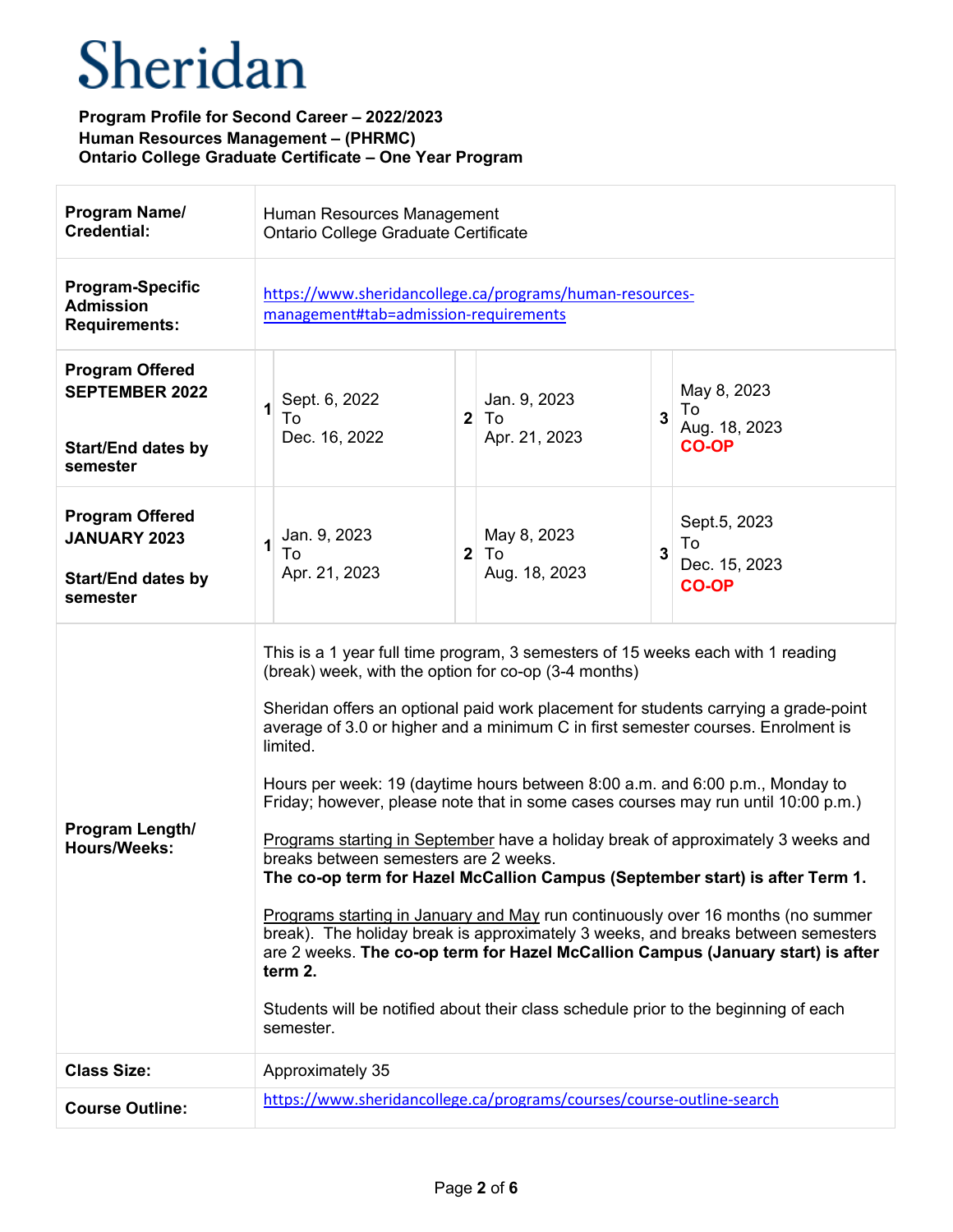| <b>Registration Fee:</b><br>(applicable at time of<br>publication - subject<br>to change without<br>notice) | The \$95 non-refundable application processing fee paid to Ontario Colleges covers<br>application processing for one application cycle.                                                                                                                                                                                                                                                                                                                                                                                    |
|-------------------------------------------------------------------------------------------------------------|----------------------------------------------------------------------------------------------------------------------------------------------------------------------------------------------------------------------------------------------------------------------------------------------------------------------------------------------------------------------------------------------------------------------------------------------------------------------------------------------------------------------------|
| <b>Annual Tuition:</b><br>(applicable at time of<br>publication - subject<br>to change without<br>notice)   | https://www.sheridancollege.ca/programs/human-resources-management#tab=fees-<br>and-financial-aid<br>Tuition fees are regulated by the Ministry of Advanced Education and Skills<br>Development and a change could be made by action of the Ontario Government.<br>As the Fee Guide is prepared in advance, Sheridan reserves the right to make<br>changes due to errors and omissions. Additional fees will apply for some programs<br>with a modified curriculum. All information provided is current as of publication. |
| Parking:<br>(applicable at time of<br>publication - subject<br>to change without<br>notice)                 | https://epark.sheridancollege.ca/                                                                                                                                                                                                                                                                                                                                                                                                                                                                                          |
| <b>Book Costs:</b><br>(applicable at time of<br>publication - subject<br>to change without<br>notice)       | Approximately $$630.00$ per semester $-5\%$ tax included                                                                                                                                                                                                                                                                                                                                                                                                                                                                   |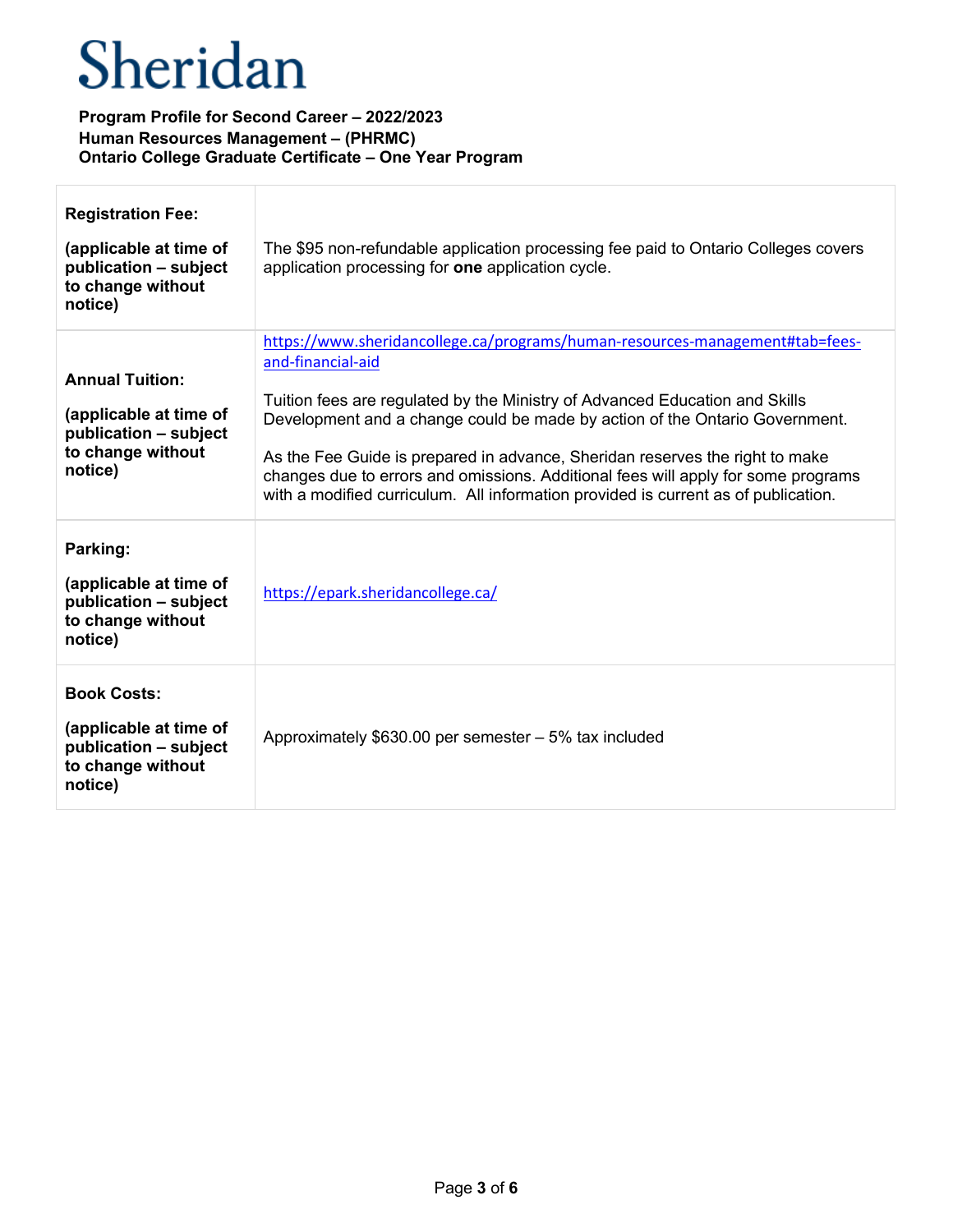| <b>Other Costs:</b>                                              | <b>Mobile Computing</b><br>This program is a Mobile Computing program. Mobile computing programs require<br>the use of a laptop as a mandatory component of curriculum during academic terms.<br>New students in mobile computing programs must bring a laptop of their choice that<br>will meet the program's requirements.<br><b>Co-op Fees</b><br>This is a co-op program. Co-op and internship students pay an additional fee of<br>\$535.00 per work term. This fee is collected with your tuition and goes to support the<br>broad array of valuable support services provided to co-op students.<br>Locker Fee - \$15 for one semester, \$25 for two semesters, and \$35 for one<br>academic year (September - August). All students must provide their own lock.<br>Payment will be by debit or credit card only.<br>Please note ALL COSTS are approximate and subject to change without notice. |
|------------------------------------------------------------------|----------------------------------------------------------------------------------------------------------------------------------------------------------------------------------------------------------------------------------------------------------------------------------------------------------------------------------------------------------------------------------------------------------------------------------------------------------------------------------------------------------------------------------------------------------------------------------------------------------------------------------------------------------------------------------------------------------------------------------------------------------------------------------------------------------------------------------------------------------------------------------------------------------|
| <b>Payment Policy for</b><br><b>Second Career:</b>               | Please refer to your Fees Invoice for tuition deadlines as dates vary depending on<br>when you accept an offer.                                                                                                                                                                                                                                                                                                                                                                                                                                                                                                                                                                                                                                                                                                                                                                                          |
| <b>Withdrawal/Refund</b><br>Policy:                              | Students must officially withdraw from Sheridan post-secondary programs via the<br>"Application for Term or Complete Program Withdrawal" form by the 10 <sup>th</sup> day of<br>scheduled classes<br>All fees are subject to a \$500 non-refundable registration charge, in accordance with<br>policy set by the Ministry of Advanced Education and Skills Development.<br>Any refund, less the non-refundable registration charge, will be refunded to the<br>student in the form of a cheque. Students who pay for two or more terms in advance<br>will receive a full refund of second semester fees providing the withdrawal is received<br>prior to the fee payment deadline date of the subsequent term.<br>Please note: As a Second Career-funded student, all refunds are to be returned to<br>your funder.                                                                                      |
| <b>Your Second Career</b><br>and Career<br><b>Opportunities:</b> | https://www.sheridancollege.ca/programs/human-resources-management#tab=careers                                                                                                                                                                                                                                                                                                                                                                                                                                                                                                                                                                                                                                                                                                                                                                                                                           |
| <b>Method of Instruction:</b>                                    | Courses are instructor-led. Students will engage in a variety of applied learning and<br>experiential activities and will complete projects.                                                                                                                                                                                                                                                                                                                                                                                                                                                                                                                                                                                                                                                                                                                                                             |
| <b>Equipment Availability:</b>                                   | Students will have access to computers in open access computer labs.                                                                                                                                                                                                                                                                                                                                                                                                                                                                                                                                                                                                                                                                                                                                                                                                                                     |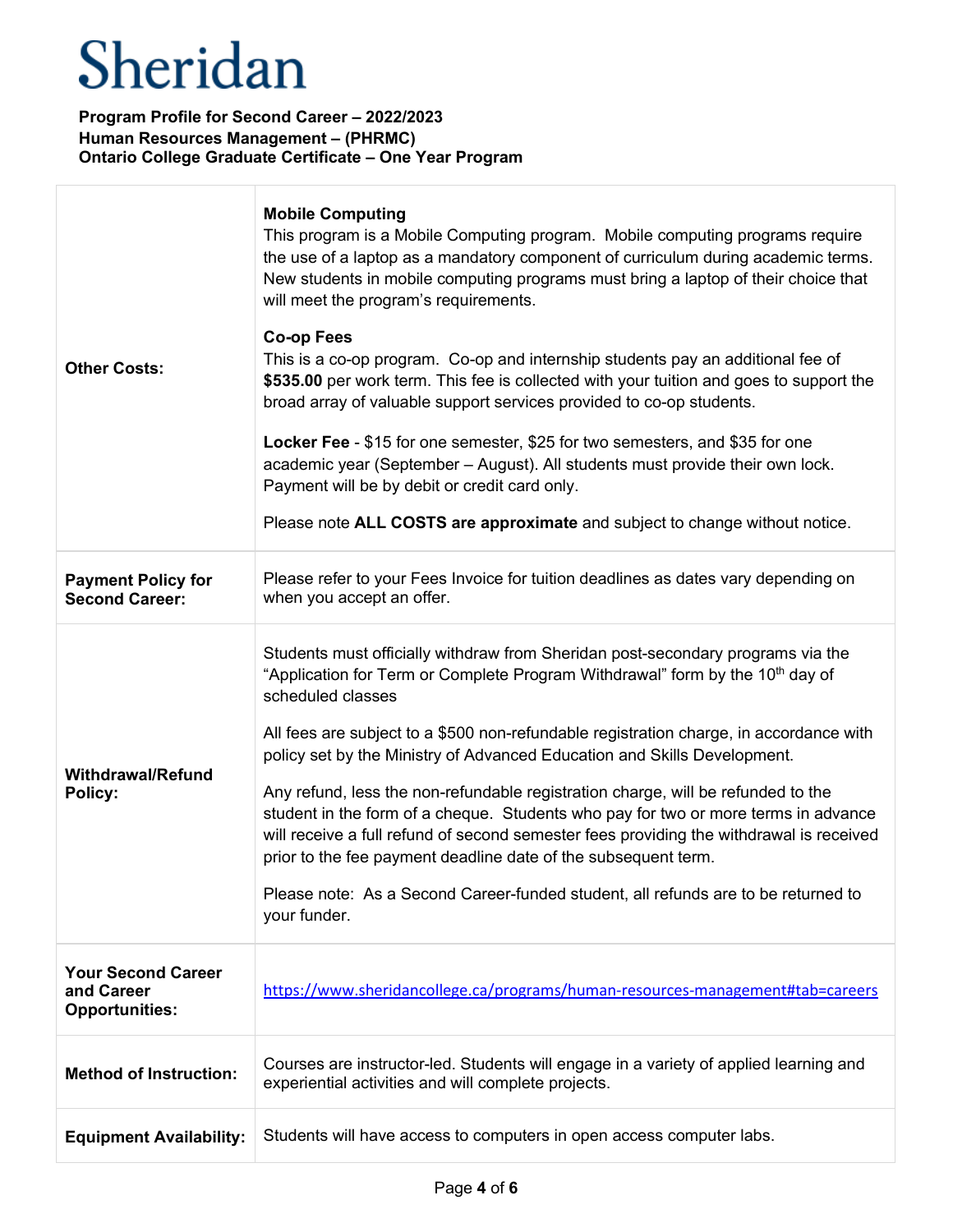| <b>Instructor</b><br><b>Qualifications:</b>                          | Our faculty is hired based on a combination of industry experience and academic<br>qualifications. Most full-time faculty have relevant Master's degrees and/or<br>professional certifications where applicable.<br>Our faculty is provided with opportunities to engage in professional development to<br>ensure currency in their field and proficiency in teaching adults.                                                                                                                                                                                                                                               |
|----------------------------------------------------------------------|-----------------------------------------------------------------------------------------------------------------------------------------------------------------------------------------------------------------------------------------------------------------------------------------------------------------------------------------------------------------------------------------------------------------------------------------------------------------------------------------------------------------------------------------------------------------------------------------------------------------------------|
| <b>Curriculum Design:</b>                                            | All programs are designed and kept up to date with input from Program Advisory<br>Committees which include representation from employers and industry organizations.<br>The Centre for Teaching and Learning at Sheridan oversees the design of new<br>programs and courses and maintains a schedule of program review to keep programs<br>up to date.                                                                                                                                                                                                                                                                      |
| <b>Evaluation of</b><br><b>Instructors, Courses</b><br>and Programs: | Students have the opportunity to complete a formal evaluation of the course and<br>instructor at the end of each course.<br>In addition, students can participate in the Student Satisfaction Survey to evaluate<br>their program.<br>Public colleges must survey students, graduates and employers as mandated by the<br>Ministry of Advanced Education and Skills Development to obtain information on Key<br>Performance Indicators (KPIs). Please visit:<br>http://www.sheridancollege.ca/about/administration-and-governance/kpi                                                                                       |
| <b>Physical Facilities:</b>                                          | Sheridan classrooms and campus facilities are accessible and are designed to<br>support a wide range of applied learning activities. Classrooms and labs are equipped<br>with modern technology, including digital AV teaching and learning aids. Our<br>Trafalgar, Davis and Hazel McCallion campuses have physical fitness facilities, full-<br>service cafeterias, modern learning resource centres and vibrant student centres<br>which contribute to supporting student learning and life. Each campus has attractive<br>grounds that provide a relaxing counterpoint to the hustle and bustle of student<br>activity. |
| <b>Additional Supports</b><br>and Resources:                         | As a public college, Sheridan is able to offer a full range of student services and<br>supports. Please review our services by visiting:<br>https://www.sheridancollege.ca/student-life/student-services                                                                                                                                                                                                                                                                                                                                                                                                                    |